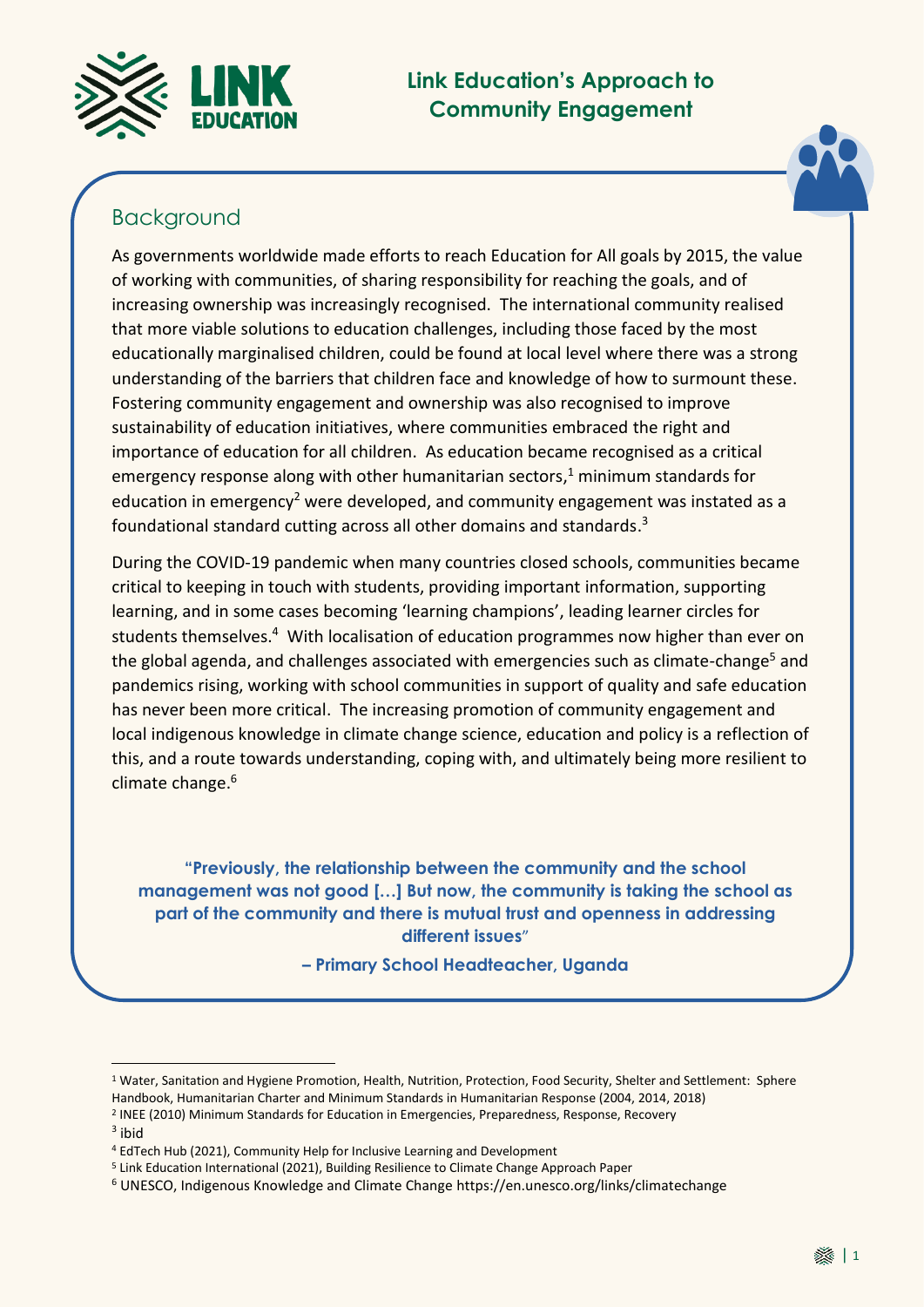Communities contribute to education in many ways:



# About Link

Link Education is Scotland's leading international education charity, working to improve education for children and communities in some of the poorest rural areas of Ethiopia, Malawi and Uganda, and helping thousands of people escape the cycle of poverty. We focus on enhancing teaching and learning in schools, as well as building life-skills and promoting inclusion for the most marginalised. Our vision is one where all children have access to good quality education, giving them hope and a strong foundation for a brighter future. We take both a top-down and bottom-up approach to transform education, supporting broad system and school-wide improvements while recognising the need for more tailored, localised support to overcome specific challenges.

## Overall Approach

Link believes that community participation, ownership and agency is at the heart of improving education and schools for all children. This is reflected in project design, implementation, monitoring and evaluation of all projects, and integral to all other Link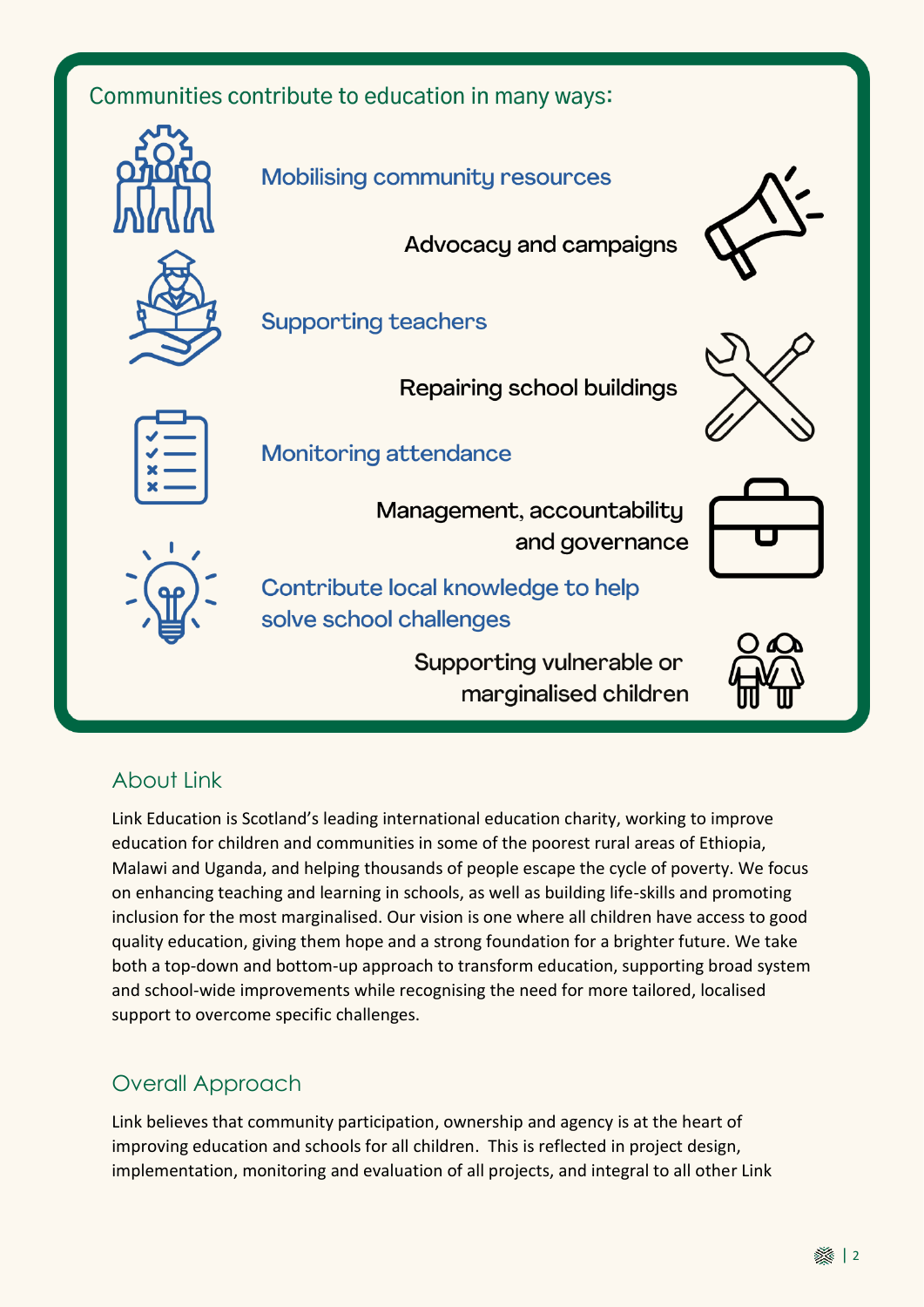technical approaches.<sup>7</sup> Link works closely with communities, often through community school structures such as School Improvement/Management Committees, Parent Teacher Associations (PTAs), Mother Groups, and in Ethiopia, village level education and training boards, to enhance their participation in school performance review and planning, in mobilising resources to support the school, and in supporting children to attend, achieve and transition.

To support school improvement planning and review processes, Link supports Headteachers and local government officers to collect school improvement data according to existing standards,<sup>8</sup> to inform and enhance planning. Community-school bodies and members of the wider community are invited to engage with data collected, and through the development of school improvement and action plans, they are better able to target resources coming into the school,<sup>9</sup> play a larger role in improving schools for all children, and to monitor the implementation of agreed plans. Communities monitor the implementation of the plan, and whether resources made available to schools through school grants, donations and community contributions to support the plan are used judiciously. Where school performance data indicates that children are struggling with learning, plans identify the steps that school leaders, teachers, community structures and parents can take to support, as well as identify where additional support or resources might be needed from government to meet standards.



<sup>&</sup>lt;sup>7</sup> Inclusive Education, Education in Emergency, Working with Government, Social and Emotional Learning, Girls' Education, Adaptive Management, Building Resilience to Climate Change Approach papers: [www.linkeducation.org.uk](http://www.linkeducation.org.uk/)

 $\overline{\phantom{a}}$ 

<sup>&</sup>lt;sup>8</sup> In Ethiopia 4 Policy Domains with standards: School Environment, Teaching Quality, School Leadership and Community Engagement; in Malawi the National Education Standards, in Uganda the Basic Requirements and Minimum Standards Indicators for Education Institutions.

<sup>&</sup>lt;sup>9</sup> E.g. school grants, block grants, donations, community resources including time/funds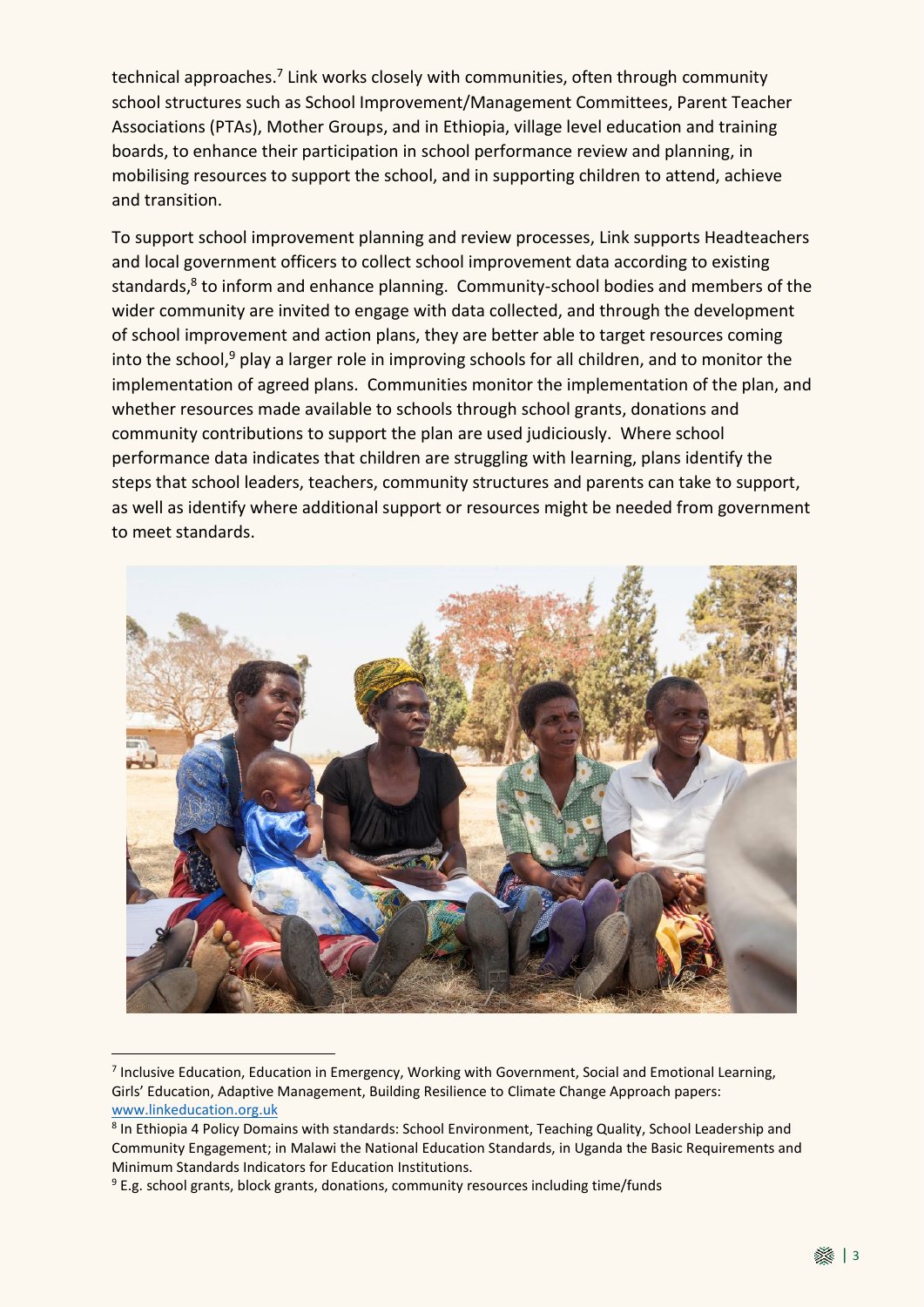To support the school improvement planning process, Link works with district education supervisors and experts at the middle tier of management to collect data, and with school leaders to lead the school improvement planning process, engaging the community at each step. Existing training modalities for School Improvement/Management Committees and other community-school bodies are strengthened around roles and responsibilities including participation in the school improvement planning process, gender, inclusion, and safeguarding.

According to girls in schools which are supported by Link, community support is critical to whether they attend school, remain in school, and learn whilst there.<sup>10</sup> Without support from the wider community girls state that they are more likely to think of dropping out of school early.<sup>11</sup> This kind of evidence will help Link to continually shape and adapt approaches to community engagement going forward. During the COVID-19 pandemic school closures, Link's existing approach to working with communities provided a strong foundation for maintaining support to children's learning, their wellbeing, health and safety.

Link will continue to engage with school communities on the real education challenges that their children face and it is likely that climate change will increasingly feature more prominently amongst these challenges. Link is positioning itself to provide relevant support, based on the science, evidence of best practice, and through valuing existing indigenous knowledge on how to cope and adapt, and build resilience through education.

### **Experience**

#### **UGANDA**



Link Uganda embarked on a project with an accountability focus, recognising that citizen-demand, in addition to system strengthening, is a route towards school improvement. Link recognised the challenge for parents and community members with low levels of literacy to express their concerns about education and hold those responsible for education service delivery to account. Over a period of 12 months, Link partnered with District Education Officers and Inspectors to facilitate community awareness-raising via radio programmes, on the status of education in their districts, and the role that the community can play in accountability. Link Uganda provided training to community facilitators on how to track the spending of resources allocated to education service delivery, and in collaboration with the local Civil Society Budget Advocacy Group mobilised 400 community-based monitors across 20 sub-counties and town councils in Buliisa, Hoima and Kikuube Districts. These activities complemented training PTA's on their role in supporting their school alongside murals on external school walls which remind the community of their responsibilities. Link learned that capacity development is essential in empowering communities to bring their concerns to decision-makers, based on evidence, and with a strong voice.

<sup>&</sup>lt;u>.</u> <sup>10</sup> School to School International (2021), STAGES Midline-1 Evaluation Report

 $11$  ibid